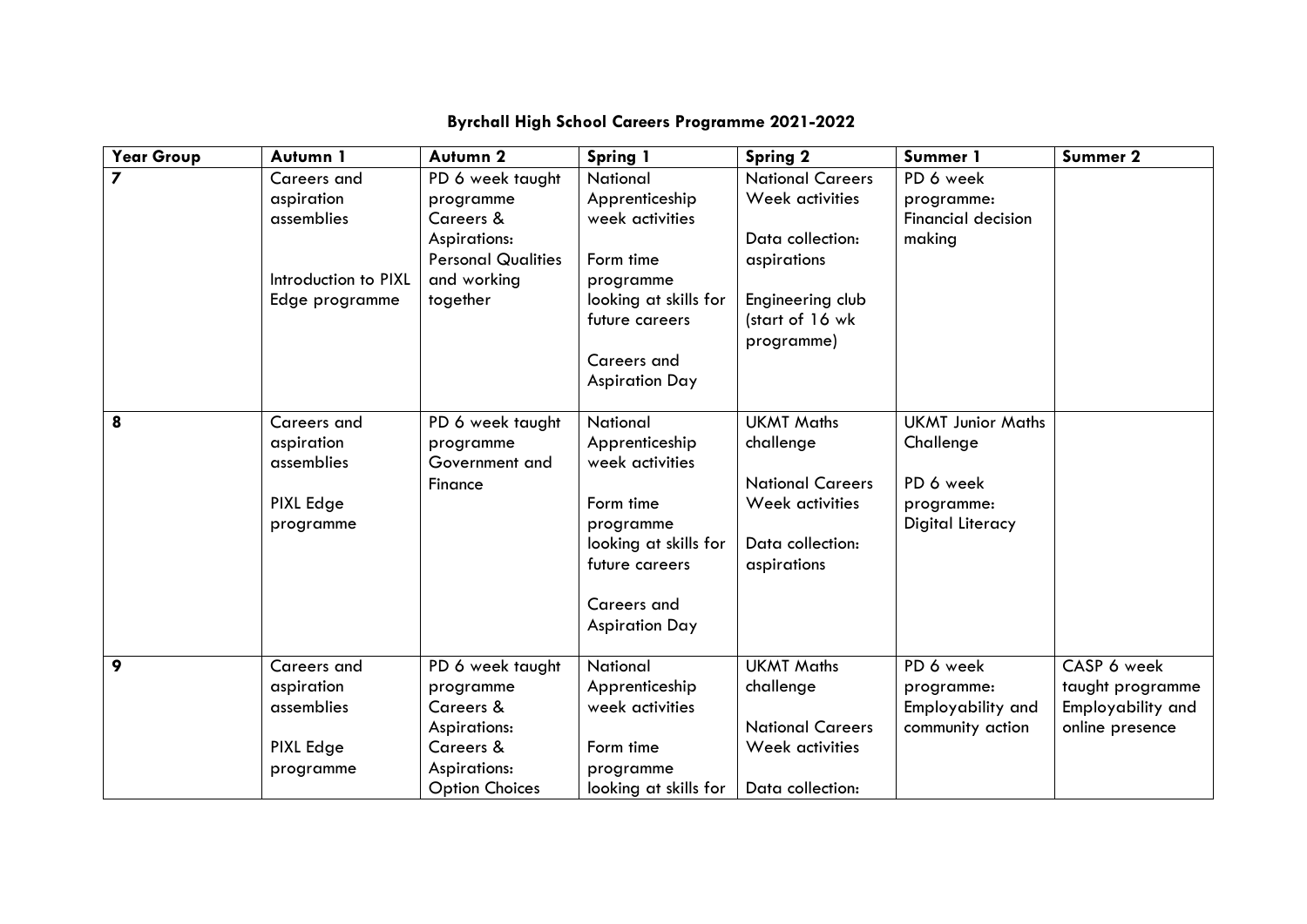|    |                                                                   |                                                                                                        | future careers                                                                                                                                                                                         | aspirations                                                                                                                                                 |                                                                                                                                                                           |                                                                               |
|----|-------------------------------------------------------------------|--------------------------------------------------------------------------------------------------------|--------------------------------------------------------------------------------------------------------------------------------------------------------------------------------------------------------|-------------------------------------------------------------------------------------------------------------------------------------------------------------|---------------------------------------------------------------------------------------------------------------------------------------------------------------------------|-------------------------------------------------------------------------------|
|    |                                                                   |                                                                                                        | Year 9 Parents'<br>options information<br>evening including<br>college/post-16<br>providers<br>Careers and<br><b>Aspiration Day:</b><br>Future subjects<br>taster sessions                             |                                                                                                                                                             |                                                                                                                                                                           |                                                                               |
| 10 | Careers and<br>aspiration<br>assemblies<br>PIXL Edge<br>programme | PD 6 week taught<br>programme<br>Careers &<br>Aspirations:<br>Presenting the best<br>version of myself | National<br>Apprenticeship<br>week activities<br>Virtual work<br>experience<br>activities<br>Form time<br>programme<br>looking at skills for<br>future careers<br>Careers and<br><b>Aspiration Day</b> | <b>UKMT Maths</b><br>challenge<br><b>National Careers</b><br>Week activities<br>Data collection:<br>aspirations<br>Virtual work<br>experience<br>activities | College taster<br>visits<br>Virtual work<br>experience<br>activities<br>Work place visits<br>PD 6 week<br>programme:<br>Employability and<br>financial decision<br>making | <b>Careers interviews</b><br>with Careers<br>Adviser for<br>targeted students |